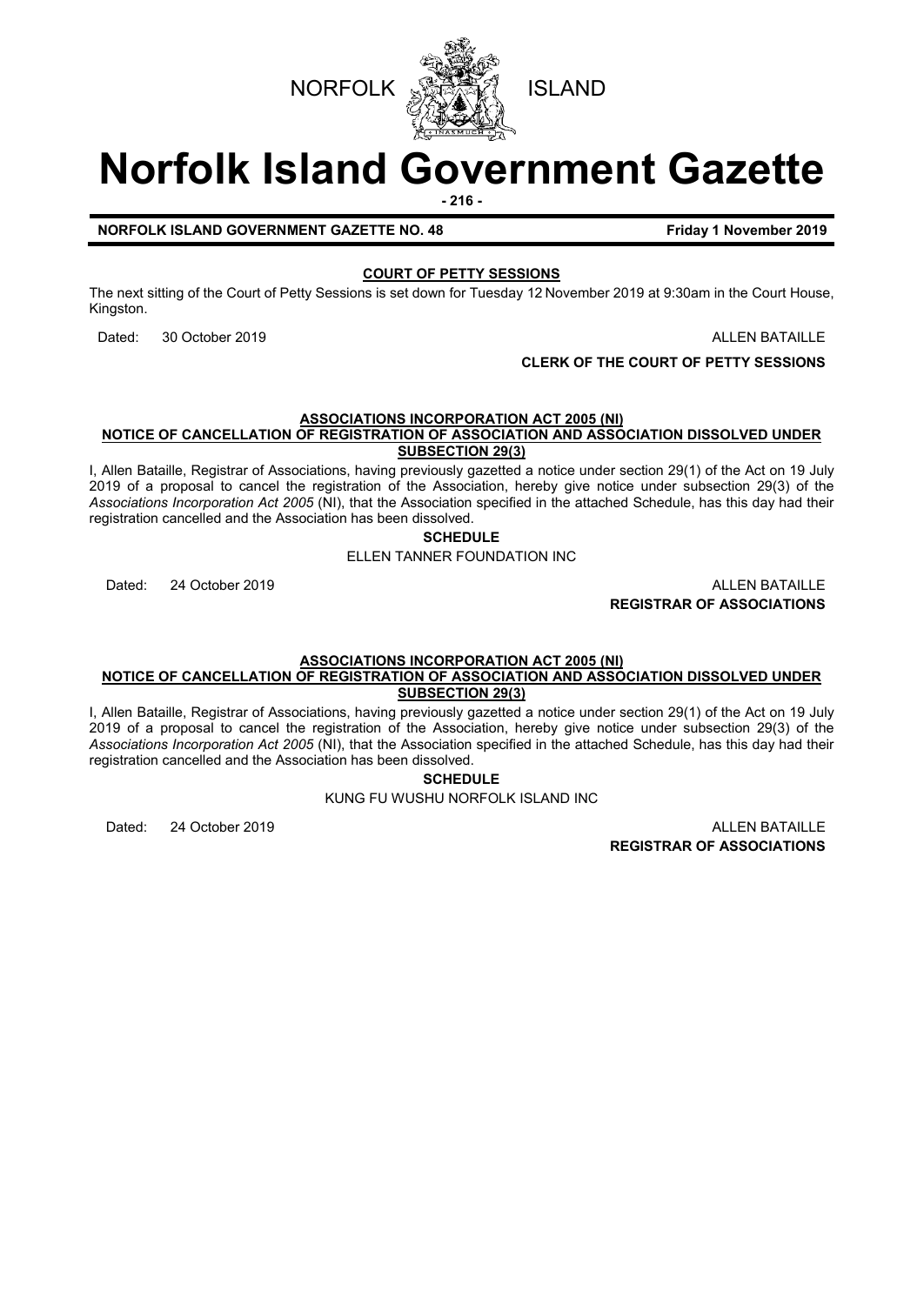#### **PLANNING ACT 2002 (NI) NOTICE OF DRAFT DEVELOPMENT CONTROL PLAN**

I, Eric Hutchinson, Administrator of Norfolk Island, and delegate of the Commonwealth Minister under clause 5 of, and item 1.78 of the Schedule to the *Minister's Norfolk Island Delegation Instrument 2017 (No. 2)*, give notice, under section 21 of the *Planning Act 2002* (NI), of a draft development control plan to provide in greater detail than shown in the Norfolk Island Plan 2002 (as amended) standards and guidelines for use or development within the Kingston and Arthur's Vale Historic Area (KAVHA).

#### **Land to which the draft development control plan applies**

The draft development control plan applies to all land within the KAVHA site as defined by the World Heritage Listing boundary, being the land described in the schedule to the instrument made by the Minister for the Environment and Water Resources on 2 May 2007, pursuant to the section 324JJ of the *Environment Protection and Biodiversity Conservation Act 1999*, placing the KAVHA site in the National Heritage List (*Special Gazette*, No. S141, 1 August 2007); and shown shaded green in the Map below.



#### **Aim and intent of the draft development control plan**

The aim and intent of the draft development control plan is:

- a. To provide detailed standards and guidelines for people preparing development applications for use and development within KAVHA
- b. To assist the Norfolk Island Regional Council and the Minister (or Minister's delegate) in their consideration and determination of development applications for use and development within KAVHA
- c. To ensure that use and development within KAVHA is undertaken in a manner that is sensitive to the site's unique environmental and cultural heritage.

#### **Public Exhibition**

In accordance with section 21 of the *Planning Act 2002* (NI) the draft development control plan and supporting documentation are available for inspection, during business hours, between Monday 28<sup>th</sup> October 2019 and Monday 25<sup>th</sup> November 2019 at:

- The Norfolk Island Regional Council Planning Office, New Military Barracks, Kingston
- The Norfolk Island Regional Council Customer Care Office, New Cascade Road Burnt Pine
- The Office of the Administrator, New Military Barracks, Kingston

#### **Submissions**

Any person may make written submissions to the General Manager, Norfolk Island Regional Council about this draft development control plan. All submissions must be received by Monday 25<sup>th</sup> November 2019 and signed by at least one person making the submission. If a submission objects to the draft development control plan, the grounds for objections must be specified in the submission.

Dated: 18 October 2019 **ERIC HUTCHINSON** 

**ADMINISTRATOR**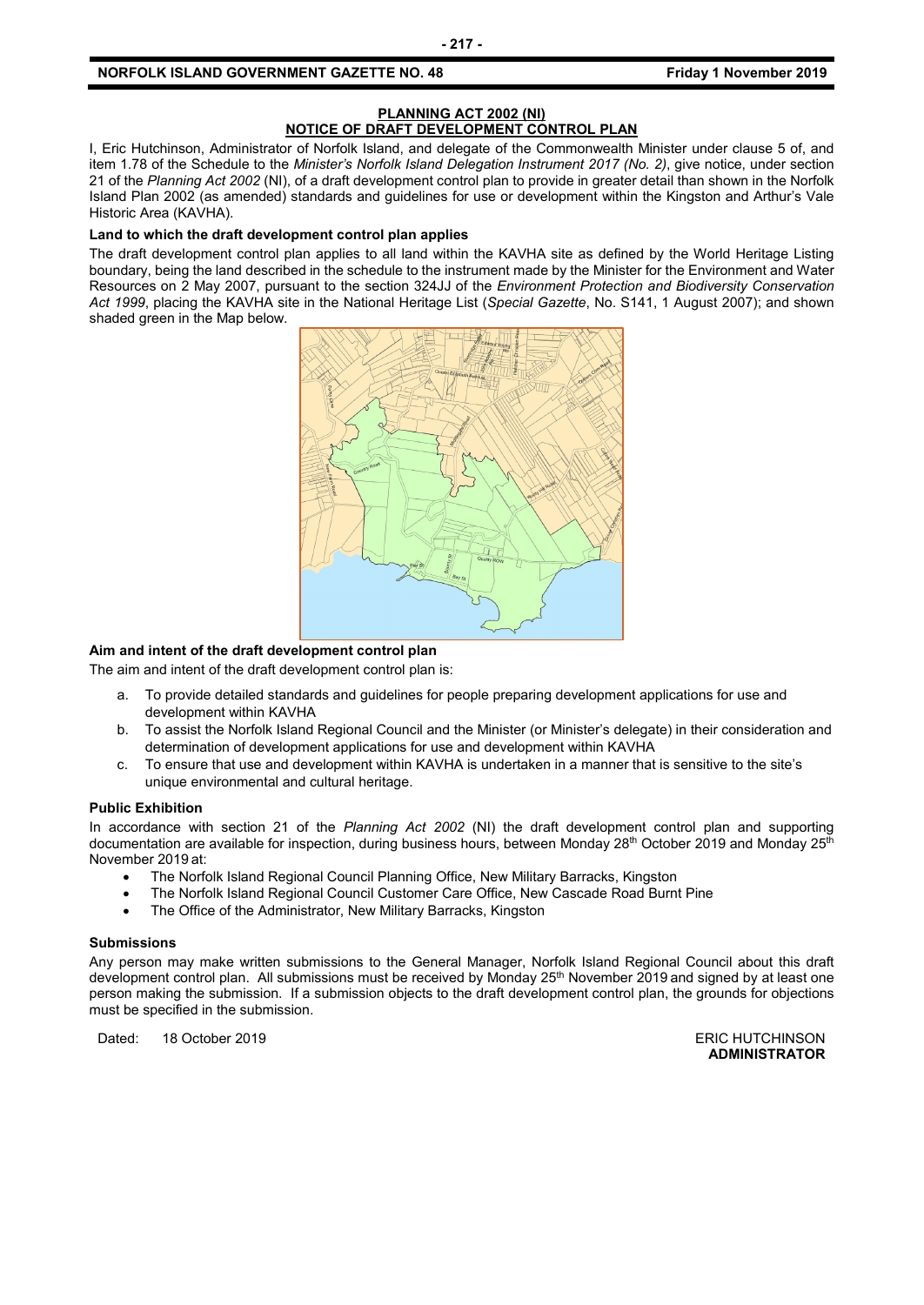#### **TRAFFIC ACT 2010 (NI) TEMPORARY CLOSURE OF ROAD ON FRIDAY 20 DECEMBER 2019 CHRISTMAS PAGEANT**

I, Bruce Taylor, Acting Chief Executive Officer and Interim General Manager of the Norfolk Island Regional Council, under section 50 of the *Traffic Act 2010* (NI), **close** that part or parts of the road specified in Part 1 of the Schedule to all vehicular traffic (except any vehicle specified in Part 2 of the Schedule) for and during the period 6**.00 pm to 8.30 pm on Friday 20 December 2019** as necessary for public safety purposes and to enable a public function to be held on, or in the vicinity of the roads, namely for JMALT HOLDINGS PTY LTD to conduct the **CHRISTMAS PAGEANT.**

#### **SCHEDULE**

**Part 1** – **Part road closure**: That part of New Cascade Road from the northern side of Norfolk Telecom to the roundabout at the intersection with Taylors Road (6:00pm to 6:20pm)

**Part road closure**: That part of Taylors Road from the eastern side of the Norfolk Mall Foodlands shopping centre car park entrance to the roundabout intersection with New Cascade Road (6:00pm to 6:20pm)

**Part road closure**: That part of Taylors Road from the roundabout intersection with New Cascade Road to the southern side of the entrance to Fletcher Christian apartments (Portion 39i1) adjacent to the Norfolk Island Returned Services League (RSL) Club (Portion 39m) (6:00pm to 8:30pm).

**Part 2** - Exempted classes of vehicles –

- (a) Vehicles authorised by the General Manager of the Norfolk Island Regional Council or delegate thereof for delivery of goods or services;
- (b) Council vehicles involved on official business;
- (c) Police, ambulance, fire services and emergency vehicles on official business;
- (d) Vehicles authorised by OIC Police or delegate thereof
- (e) Pageant vehicles authorised by JMalt Holdings Pty Ltd and OIC Police

Dated: 30 October 2019 BRUCE TAYLOR **ACTING CHIEF EXECUTIVE OFFICER**

## **TRAFFIC ACT 2010 (NI)**

## **TEMPORARY CLOSURE OF ROAD ON MONDAY 11 NOVEMBER 2019**

## **REMEMBRANCE DAY SERVICE**

I, Bruce Taylor, Acting Chief Executive Officer and Interim General Manager of the Norfolk Island Regional Council, under section 50 of the *Traffic Act 2010* (NI), **close** that part or parts of the road specified in Part 1 of the Schedule to all vehicular traffic (except any vehicle specified in Part 2 of the Schedule) for and during the period **10.20am to 11.10am on Monday 11 November 2019** as necessary for public safety purposes and to enable a public function to be held on, or in the vicinity of the roads, namely for NORFOLK ISLAND RSL SUB BRANCH to conduct the **REMEMBRANCE DAY SERVICE.**

### **SCHEDULE**

**Part 1** – Part road closure: That part of Quality Row and Pier Street at Cenotaph Corner as well as from the Cenotaph intersection of Middlegate Road and Quality Row to the intersection of Bounty Street and Quality Row.

**Part 2** - Exempted classes of vehicles –

- (a) Vehicles authorised by the General Manager of the Norfolk Island Regional Council or delegate thereof for delivery of goods or services;
	- (b) Council vehicles involved on official business;
	- (c) Police, ambulance, fire services and emergency vehicles on official business;
	- (d) Vehicles authorised by OIC Police or delegate thereof

Dated: 30 October 2019 BRUCE TAYLOR **ACTING CHIEF EXECUTIVE OFFICER**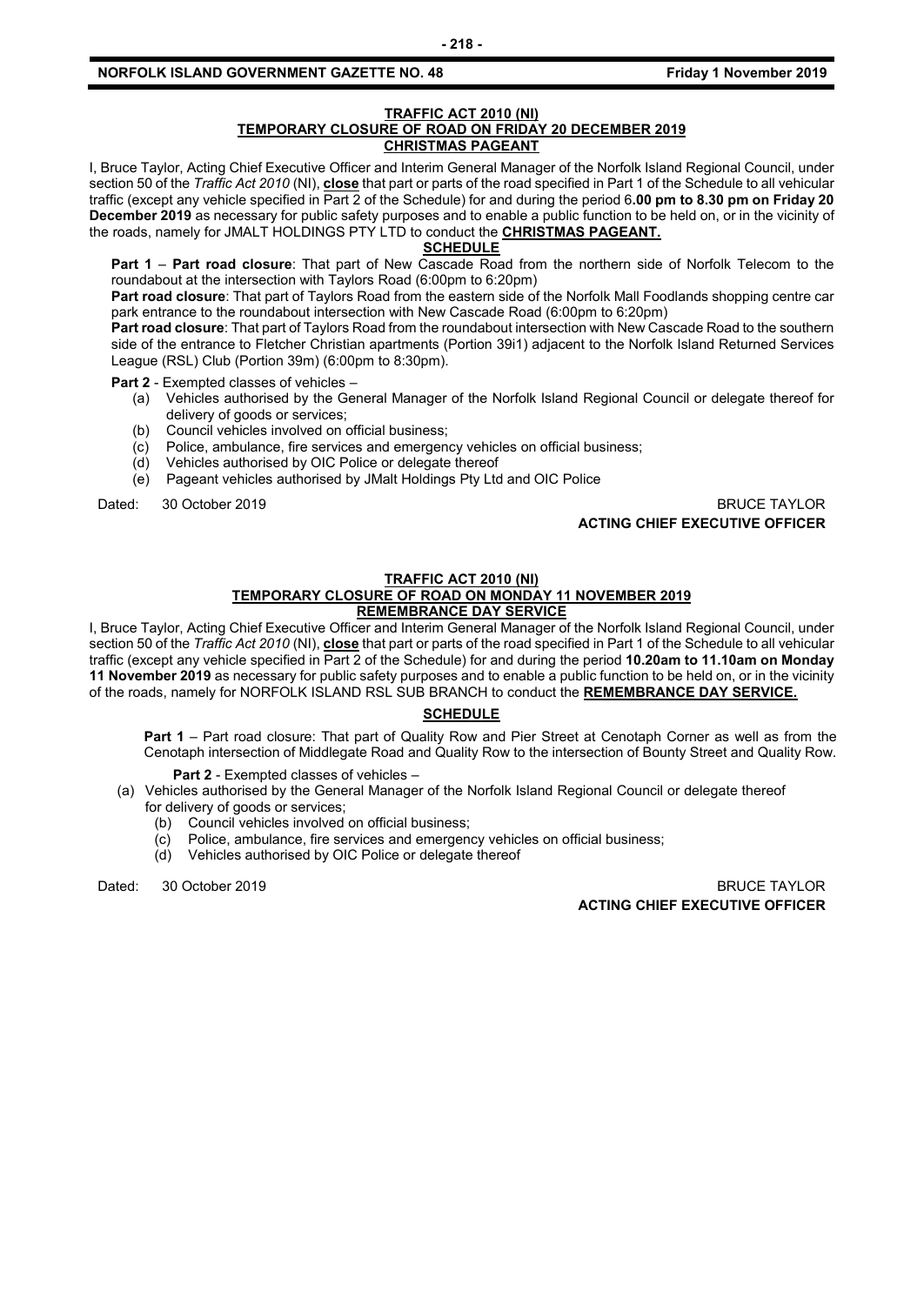#### **TRAFFIC ACT 2010 (NI)**

#### **TEMPORARY CLOSURE OF ROAD FOR ROAD WORKS: CULVERT/PIPE REPLACEMENT AND REPAIR CAPTAIN QUINTAL ROAD - INTERSECTION OF NEW FARM ROAD AND CAPTAIN QUINTAL ROAD**

I, Phillip Wilson, Acting Chief Executive Officer and Acting Interim General Manager of the Norfolk Island Regional Council, under section 50 of the *Traffic Act 2010* (NI), **close** that part or parts of the road specified in Part 1 of the Schedule to all vehicular traffic (except any vehicle specified in Part 2 of the Schedule) for and during the period **8.00 am to 4.00 pm on and from Tuesday 8 October to Friday 20 December 2019** as necessary for public safety purposes and as I am of the opinion it is necessary or desirable to do so in order to carry out culvert/pipe replacement and repair.

#### **SCHEDULE**

**Part 1** – Part Road Closure: That part of Captain Quintal Road, from the Intersection of New Farm Road and Captain Quintal Road for the purpose of culvert/pipe replacement and repair as shown on the attached plan and map. The start and end of the road works site to be as officially signposted by the Council or as directed by Council workers at the works site or as directed by police from time to time during the period which from time to time may be a closure of all of the road or a closure of only a part of the road or a closure of one or more carriageways of Captain Quintal Road as needed for the culvert works.

#### **Part 2** - Exempted classes of vehicles –

- (e) Vehicles and plant authorised by the Interim General Manager of the Norfolk Island Regional Council or delegate thereof for delivery of goods or services;
- (f) Council vehicles and plant involved on official business;
- $\overline{g}(g)$  Police, ambulance, fire services and emergency vehicles on official business;<br>(h) Vehicles authorised by OIC Police or delegate thereof.
- Vehicles authorised by OIC Police or delegate thereof.



Dated: 1 October 2019 PHILLIP WILSON **ACTING CHIEF EXECUTIVE OFFICER**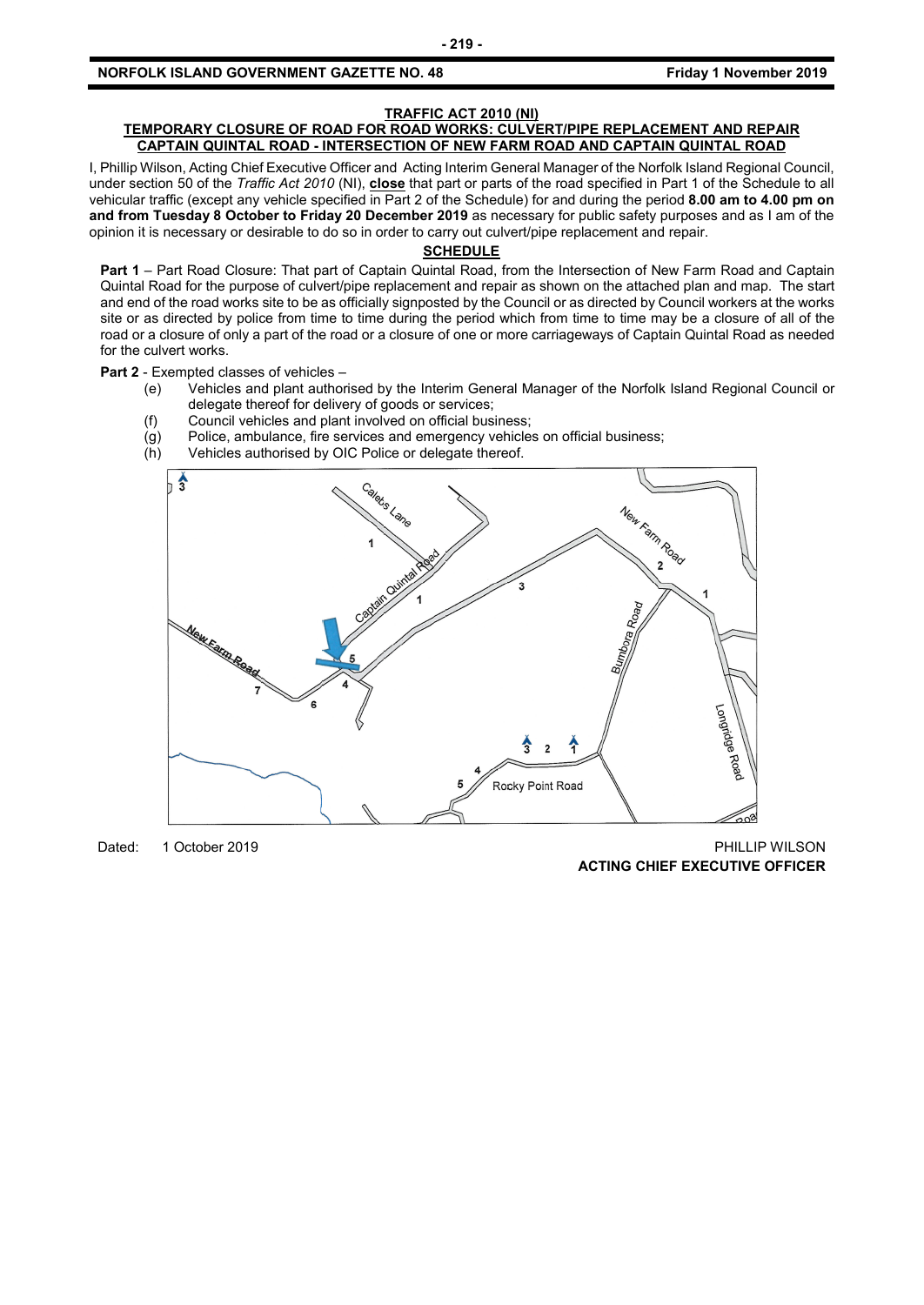#### **TRAFFIC ACT 2010 (NI)**

#### **TEMPORARY CLOSURE OF ROAD FOR ROAD WORKS: CULVERT REPLACEMENT AND REPAIR CASCADE ROAD BETWEEN HARPERS ROAD AND YOUNGS ROAD**

I, Bruce Taylor, Acting Chief Executive Officer and Interim General Manager of the Norfolk Island Regional Council, under section 50 of the *Traffic Act 2010* (NI), **close** that part or parts of the road specified in Part 1 of the Schedule to all vehicular traffic (except any vehicle specified in Part 2 of the Schedule) for and during the period **7.00 am to 4.00 pm on and from Monday 30 September to Saturday 30 November 2019** as necessary for public safety purposes and as I am of the opinion it is necessary or desirable to do so in order to carry out culvert replacement and repair.

## **SCHEDULE**

**Part 1** – Part Road Closure: That part of Cascade Road from Harpers Road along Cascade Road through to Youngs Road for the purpose of culvert replacement and repair as shown on the attached plan and map. The start and end of the road works site to be as officially signposted by the Council or as directed by Council workers at the works site or as directed by police from time to time during the period which from time to time may be a closure of all of the road or a closure of only a part of the road or a closure of one or more carriageways of Cascade Road as needed for the culvert works.

**Part 2** - Exempted classes of vehicles –

- (i) Vehicles and plant authorised by the Interim General Manager of the Norfolk Island Regional Council or delegate thereof for delivery of goods or services;
	- (j) Council vehicles and plant involved on official business;
	- (k) Police, ambulance, fire services and emergency vehicles on official business;
	- (l) Vehicles authorised by OIC Police or delegate thereof.



Dated: 22 September 2019 BRUCE TAYLOR

**ACTING CHIEF EXECUTIVE OFFICER**

#### **TRAFFIC ACT 2010 (NI)**

#### **TEMPORARY CLOSURE OF ROAD: MOVEMENT OF WIDE AND HEAVY VEHICLES MARSHS ROAD FROM STOCKYARD ROAD TO BALL BAY**

I, Lotta Jackson, Chief Executive Officer and General Manager of the Norfolk Island Regional Council, under section 50 of the *Traffic Act 2010* (NI), temporarily close that part or parts of the road specified in Part 1 of the Schedule to all vehicular traffic (except any vehicle specified in Part 2 of the Schedule) **for a 24 hour period each day from 6:00am from Wednesday 9 October 2019 to 6:00am on Tuesday 31 March 2020** as I am of the opinion it is necessary or desirable to do so for public safety purposes and to enable Boral Resources QLD Pty Limited to receive and move vehicles, plant, equipment and materials from Ball Bay's temporary groyne involving the operation of wide and heavy vehicles and for related purposes.

#### **SCHEDULE**

Part 1 – Partial Road Closure: That part or parts of the roads comprising Marshs Road from Stockyard Road to Ball Bay.

- Exempted classes of vehicles:
	- (a) Vehicles and plant authorised by the General Manager of the Norfolk Island Regional Council or delegate thereof for delivery of goods or services;
	- (b) Council vehicles and plant involved on official business;
	- (c) Police, ambulance, fire services and emergency vehicles on official business;
	- (d) Vehicles authorised by OIC Police or delegate thereof;
	- (e) Fuel and Gas supply vehicles

Dated: 12 September 2019 LOTTA JACKSON

**CHIEF EXECUTIVE OFFICER**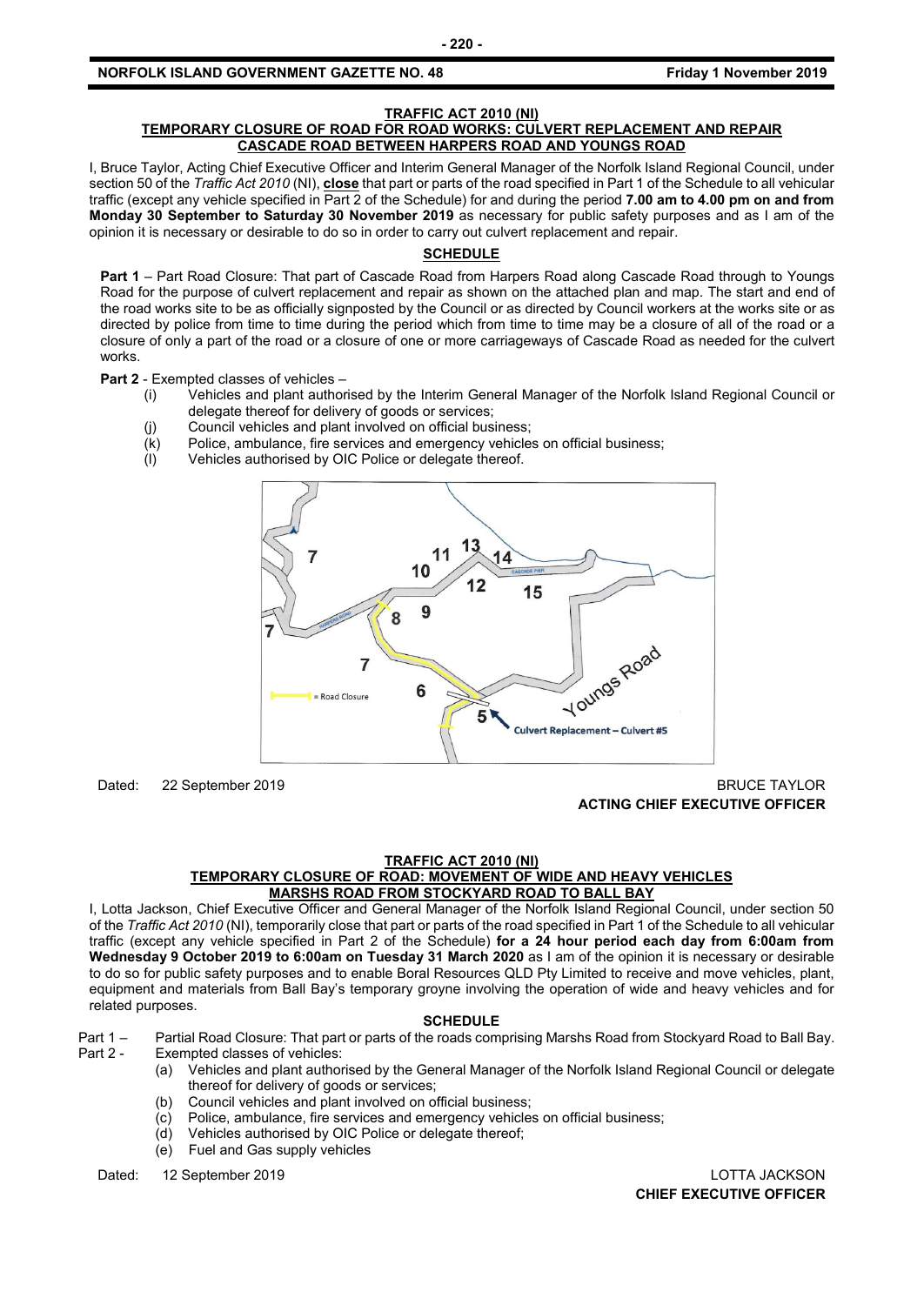## **TRAFFIC ACT 2010 (NI)**

#### **TEMPORARY CLOSURE OF ROAD FOR ROAD WORKS: CULVERT REPLACEMENT AND REPAIR CULVERTS NO: 1 AND 2 CUTTERS CORN ROAD**

I, Lotta Jackson, Chief Executive Officer and General Manager of the Norfolk Island Regional Council, under section 50 of the *Traffic Act 2010* (NI), close that part or parts of the road specified in Part 1 of the Schedule to all vehicular traffic (except any vehicle specified in Part 2 of the Schedule) for and during the period **8:00am to 4:00pm on and from Monday 23 September 2019 to Thursday 31 October 2019** as necessary for public safety purposes and as I am of the opinion it is necessary or desirable to do so in order to carry out culvert repairs or maintenance of the road or other necessary work.

#### **SCHEDULE**

- Part 1 Part Road Closure: That part of Cutters Corn Road from Portions 44e 18 to the end of the road for the purpose of culvert replacement and repair as shown on the attached plan and map. Culvert No: 1 – located approximately 310 metres down Cutters Corn Road from the intersection Collins Head Road and Cutters Corn. The start and end of the road works site to be as officially signposted by the Council or as directed by Council workers at the works site or as directed by police from time to time during the period which from time to time may be a closure of all of the road or a closure of only a part of the road or a closure of one or more carriageways of Cutters Corn Road as needed for the culvert works.
- Part 2 Exempted classes of vehicles
	- (m) Vehicles and plant authorised by the General Manager of the Norfolk Island Regional Council or delegate thereof for delivery of goods or services;
	- (n) Council vehicles and plant involved on official business;
	- (o) Police, ambulance, fire services and emergency vehicles on official business;
	- (p) Vehicles authorised by OIC Police or delegate thereof.



Dated: 12 September 2019 **Dates 2019** LOTTA JACKSON

**CHIEF EXECUTIVE OFFICER**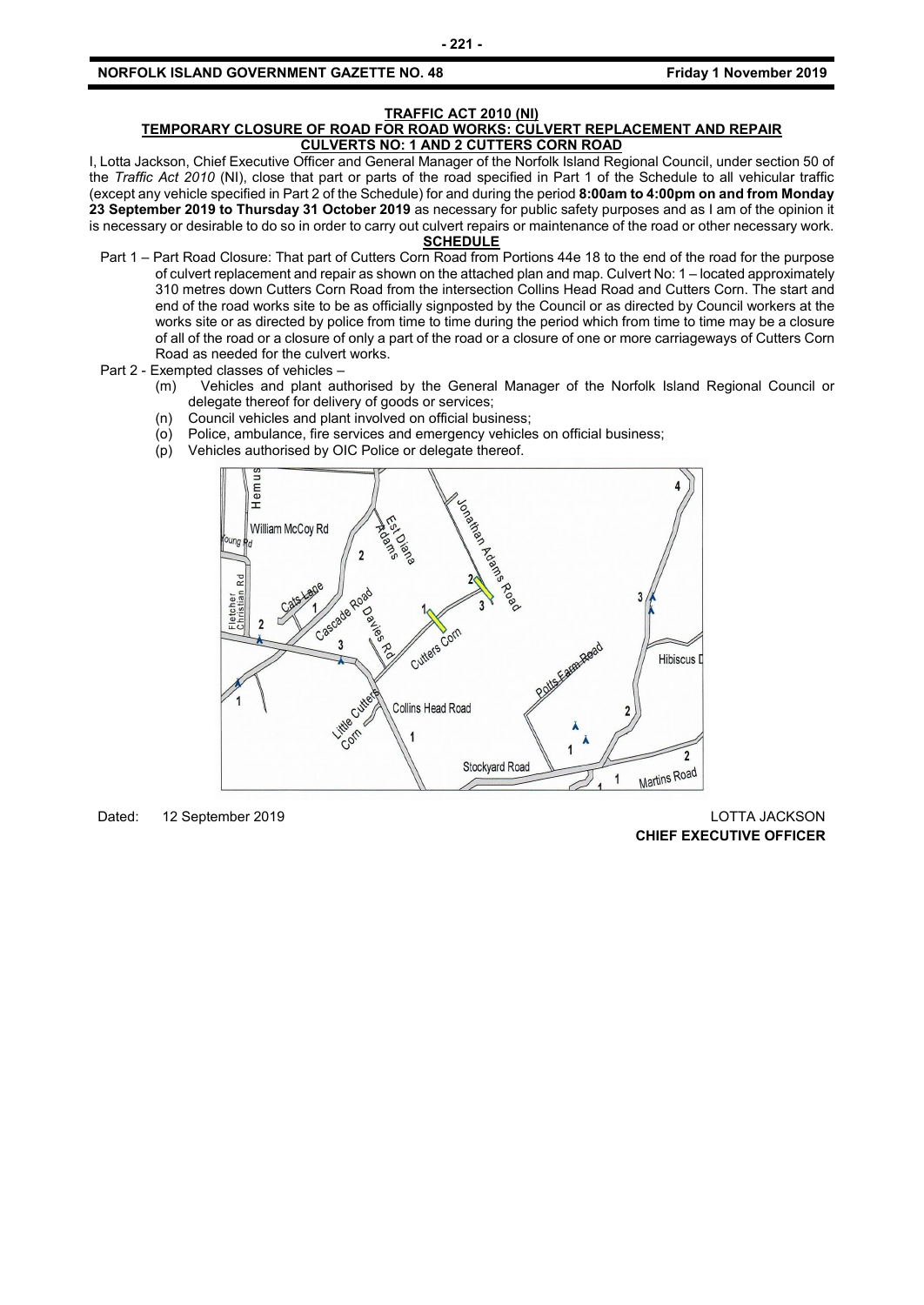#### **EMERGENCY MANAGEMENT RESPONSE PLANS REQUEST FOR QUOTE 18/19**

Council is seeking **Quotes** to provide a Water Response Plan and Bush Fire Response Plan to assist the Norfolk Island Regional Council (NIRC) deliver a plan to meet any potential natural disaster or drought.

The Project Scope is the development of a **Water Response Plan and Bush Fire Response Plan** for Norfolk Island that gives an overall document relevant to planning, preparing, response and recovery for any potential natural disaster or drought. The plan will assist NIRC meet its Statutory obligations under the *Disaster and Emergency Management Act 2001* (NI) and the *2018 Norfolk Island Disaster and Emergency Plan (NORDISPLAN).* The plans objectives are to maintain strong and beneficial partnerships between key internal and external stakeholders for the Plan.

Additional information relating to quote guidelines and scope of work can be found on the Norfolk Island Regional Council websit[e www.norfolkisland.gov.nf/your-council/tenders-and-eoi](http://www.norfolkisland.gov.nf/your-council/tenders-and-eoi)

Please note the following when responding;

| Quotes to be marked:      | Norfolk Island Emergency Management Response Plans RFQ 18/19                                                                                        |
|---------------------------|-----------------------------------------------------------------------------------------------------------------------------------------------------|
| <b>Closing date:</b>      | Friday 29 November 2019 at 4:00pm                                                                                                                   |
| <b>Submissions:</b>       | Quotes can be placed in the Tenders Box in the Registry Office, Council Offices,<br>Kingston or submitted by email to regional council @nirc.gov.nf |
| <b>Contact Person:</b>    | Bruce Taylor, Interim General Manager<br>$E:$ bruce.taylor@nirc.gov.nf<br>P:+6723 22001 or mobile +6723 52123                                       |
| 29 October 2019<br>Dated: | <b>BRUCE TAYLOR</b>                                                                                                                                 |

**INTERIM GENERAL MANAGER**

#### **ARGENTINE ANT DETECTOR DOG EXPRESSIONS OF INTEREST 20/19**

| Description:             | To provide and maintain dog kennelling and / or dog detection services of an Argentine<br>Ant Detector Dog on Norfolk Island. |
|--------------------------|-------------------------------------------------------------------------------------------------------------------------------|
| Closing date:            | Extended to Monday 11 November 2019 at 4:00pm                                                                                 |
| Lodgement:               | Submissions to be marked: Argentine Ant Detector Dog EOI 20/19                                                                |
| <b>Lodgement Method:</b> | Complete Application Form, available here:<br>http://www.norfolkisland.gov.nf/open-tenders-and-eoi                            |
| <b>Contact Officer:</b>  | Jim Castles<br>Senior Environmental Officer<br>Phone: 22609<br>Email: jim.castles@nirc.gov.nf                                 |

Dated: 17 October 2019 BRUCE TAYLOR **INTERIM GENERAL MANAGER**

### **ITEMS SURPLUS TO REQUIREMENT**

**EXPRESSIONS OF INTEREST 21/19**

Expressions of Interest are invited for the Sale of Items Surplus to Requirement (cars, utilities, hardware items and other plant and equipment).

Items can be inspected at the Works Depot between the hours of 8:00am – 11:00am Monday to Friday by contacting Millie Walden on 22006 ext. 111.

Items will be sold 'as is, where is' and the Norfolk Island Regional Council makes no warranty or representation whatsoever as to the fitness or suitability of the items for any particular purpose or use.

| Application to be marked: | Surplus items to requirement EOI 21/19                                    |
|---------------------------|---------------------------------------------------------------------------|
| Closing date:             | Friday 15 November 2019 at 4:00pm                                         |
| <b>Submissions:</b>       | Application form must be completed and returned via:                      |
|                           | Email: regionalcouncil@nirc.gov.nf                                        |
|                           | Application form available from norfolkisland.gov.nf/open-tenders-and-eoi |

The highest or indeed any expressions of interest need not necessarily be accepted.

Dated: 15 October 2019 **ALAN BUCKLEY MANAGER LOCAL SERVICES AND ASSETS**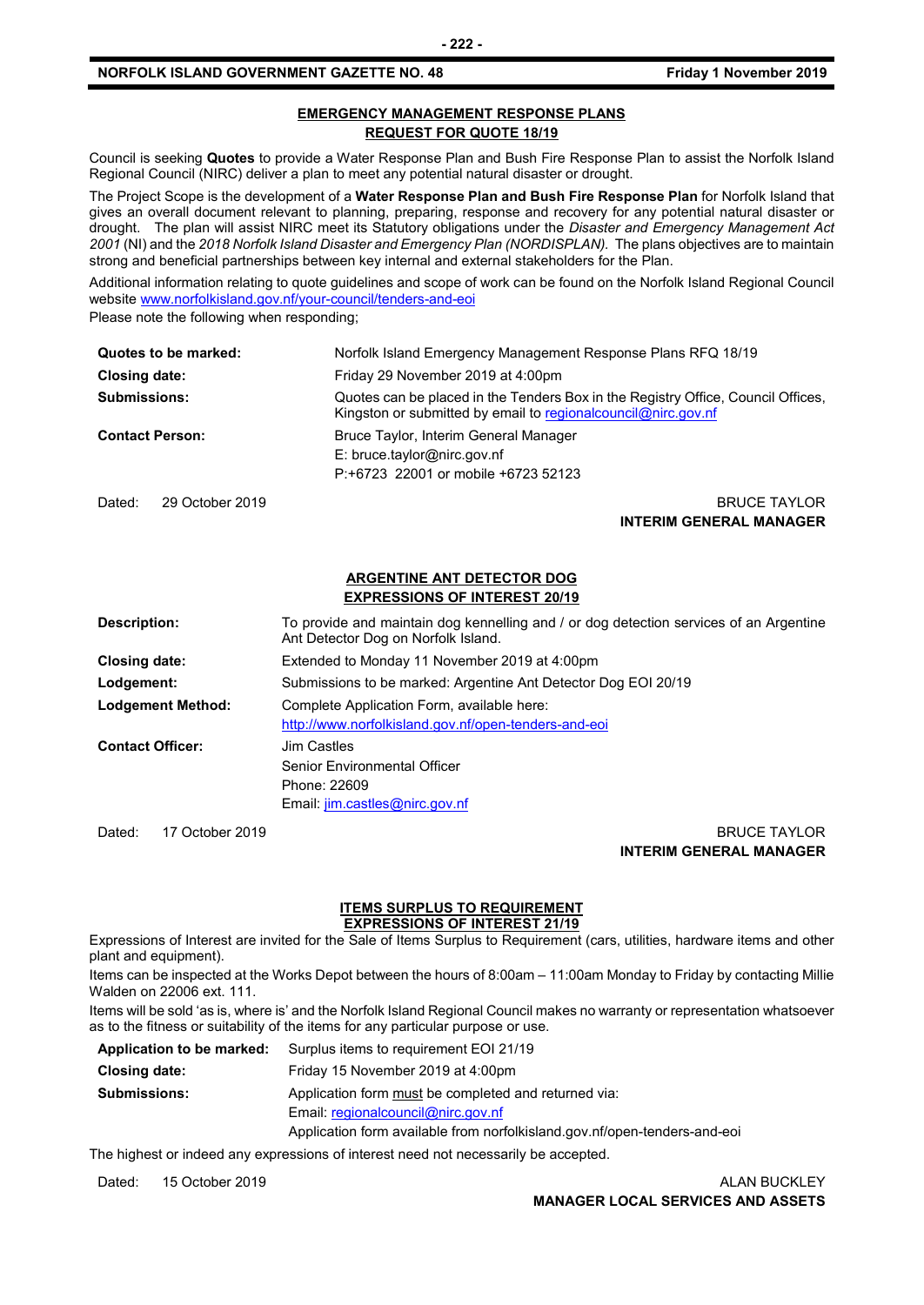#### **TOURISM ADVISORY COMMITTEE MEMBERSHIP EXPRESSIONS OF INTEREST 22/19**

Council is seeking expressions of interest for the appointment of members to the Council's Tourism Advisory Committee for the duration of the Term of Council.

The Tourism Advisory Committee will meet on a monthly basis on the first Thursday of the month at 4.00pm. The Committee operates in accordance with its adopted Terms of Reference which are available from Council's website: [www.norfolkisland.gov.nf/your-council/council-advisory-committees/tourism-advisory-committee](http://www.norfolkisland.gov.nf/your-council/council-advisory-committees/tourism-advisory-committee)

The purpose of the Committee:

- To advise and make recommendations to the Norfolk Island Regional Council on Tourism Strategy.
- To provide advice to Council and support the efforts and direction of tourism to Norfolk Island, both in the immediate and long term.

#### **Membership required to replace resigned members include:**

One (1) Tourism Operations

Members must be interested in Tourism and Economic Development as part of the whole of Norfolk Island and not for self-interest only.

| Application to be marked: | Tourism Advisory Committee Membership EOI 22/19     |
|---------------------------|-----------------------------------------------------|
| <b>Closing date:</b>      | Friday 15 November 2019 at 4:00pm                   |
| <b>Submissions:</b>       | Email submissions to: regional council @nirc.gov.nf |
| <b>Contact Person:</b>    | Rose Evans                                          |
|                           | $E:$ rose.evans@nirc.gov.nf                         |
|                           | P: 22147                                            |

Applicants should highlight their suitability for the role through the provision of a cover letter which details which body they are representing (this could be community member), resume and any other supporting documentation.

Dated: 22 October 2019 BRUCE TAYLOR **INTERIM GENERAL MANAGER**

#### **FULL TIME POSITION VACANT**

Norfolk Island Regional Council is seeking applications from enthusiastic, suitable persons to join the Council team. The relevant Position Description listing the full set of key accountabilities and competencies are available from our website <http://www.norfolkisland.gov.nf/your-council/working-council>

#### **Job Number: NIRC201920-14 – New position**

**Plant Operator Waste Management Composting (1133) -** \$48,143.75 per annum

To undertake customer service delivery and the operation of plant and equipment at the Waste Management Centre. **Enquiry Contact Officer – PJ Wilson - phone +6723 22609 or email [peter.wilson@nirc.gov.nf](mailto:peter.wilson@nirc.gov.nf)**

General enquiries may be made to Human Resources Office[, hr@nirc.gov.nf](mailto:hr@nirc.gov.nf) or phone Thomas Andresen on +6723 22001, Ext. 5 or Ext.115.

9.5% superannuation, employer contributions only made if monthly wages exceed \$450 (before tax).

Appointments will be made on merit in compliance with the principles of Equal Employment Opportunity (EEO). If you are interested in the advertised position you will need to send a written application addressing the competencies and qualifications contained in the Position Description. Applications must also include a resumé/curriculum vitae and two recent work-related referees. Please note that if you do not fully address the competencies and qualifications criteria you may be excluded from being shortlisted for further progression in the recruitment process. Applications are to be lodged by **email** to [hr@nirc.gov.nf](mailto:hr@nirc.gov.nf) **no later than 9:00am, Monday, 11 November 2019.** 

Dated: 24 October 2019 BRUCE TAYLOR

**INTERIM GENERAL MANAGER**